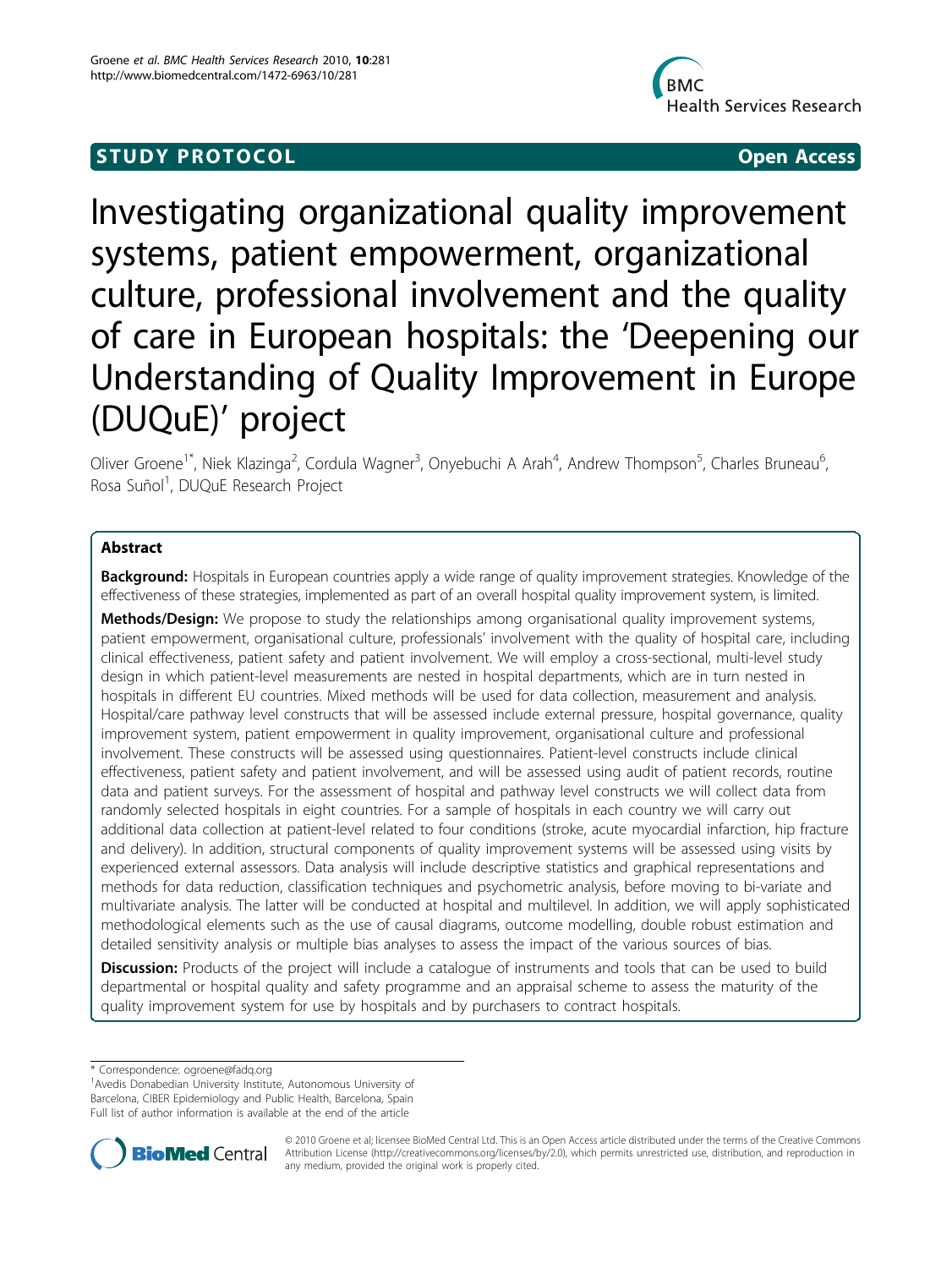### Background

A substantial amount of research has been carried out in the last 30 years on assessing and improving the quality of health care. One of the shifts in focus documented in this literature is the change from research questions such as "how can quality be measured?" to "how can quality be improved?" [[1-4](#page-7-0)]. Despite considerable progress in answering both questions and the widespread application of quality strategies (such as accreditation systems, organisational quality management programmes, audit, patient safety systems, clinical practice guidelines, performance indicators and systems for getting patient views), quality and safety problems persist and the debate on how to accelerate and sustain quality improvement is more relevant than ever [[5-9](#page-7-0)]. In response to this debate a new research line related to the effectiveness of quality improvement emerged from the quality field in the last 10 to 15 years. This led to research questions such as "does quality improvement lead to better quality of care?", "which quality tools are most effective?", "how can various quality tools be integrated into a context-sensitive quality and safety improvement programme?" or "what factors impact on the implementation of quality strategies at hospital level?" [[10-13\]](#page-7-0). These questions are of high relevance from the perspective of individual health care professionals and hospitals, which on the one hand have to comply with existing legislation and statutory regulation of quality improvement, but on the other hand have significant sovereignty to select from a range of quality tools to target organisation-specific quality and safety problems. Professionals and hospitals alike are investing a lot of time and energy in quality improvement efforts, although scientific evaluation of the various approaches, and thus a systematic effort to enhance knowledge and learning, is still limited.

# Research on assessing the impact of quality improvement

Within the European Union, a range of research projects has addressed the evaluation of quality strategies at hospital level. Among the first was the Concerted Action Programme on Quality Assurance in Hospitals (COMAC/HSR/QA), executed between 1990 and 1997 in up to 15 European countries [\[14](#page-7-0)]. It identified different situational and operational factors at the national, hospital and topic level, that seemed to influence the effectiveness of strategies for the implementation of quality assurance. The EU BIOMED-funded ExPeRT project, carried out from 1996-1999, aimed at evaluating the use and development of external peer review models and to identify where the main models are used in EU Member States. The project identified four principal models in use in Europe: ISO, EFQM, peer review and accreditation, and demonstrated that, in principle, convergence of the four main models in order to gain from each model's key strengths is feasible [[15-](#page-7-0)[17\]](#page-8-0). Another EU project, the ENQuaL network, was set up as a collaboration between research experts on quality assessment and quality management in European countries. The aim of the network was to facilitate the exchange of knowledge and expertise among European countries. As part of the working plan, a questionnaire for the evaluation of quality and safety management in hospitals was developed [[11\]](#page-7-0). This questionnaire has been used to compare the amount of quality improvement activities between countries [\[18](#page-8-0)], as well as considering the longitudinal development of quality improvement systems within one country [[19](#page-8-0)].

The recently EU funded project on Methods of Assessing Response to Quality Improvement Strategies (MARQuIS) added a new focus to the existing literature. This project intended to assess the value of different quality strategies in European hospitals and to provide the needed information for countries when contracting care for patients moving across borders. The project demonstrated substantial variability in the development of hospitals' quality improvement systems both within and between countries. It also indicated that no single strategy, but rather the combination of quality improvement strategies, was associated with the accomplishment of favourable hospital outputs. As an exception, external pressure appeared to be consistently associated with the implementation of quality improvement strategies at hospital level [[20](#page-8-0)-[24\]](#page-8-0).

The use of surveys of culture and organisation to assess associations with hospital quality was spearheaded since the early 1990 s by Shortell and colleagues in the USA [[25-27\]](#page-8-0). Some of these studies, based on non-randomised designs, produced tentative evidence of the impact of continuous quality improvement on clinical practice, which interacts with physician involvement, individual practitioner's feedback and supportive organisational culture. However, randomised studies were not able to demonstrate this impact on clinical outcomes. Recent work addressed the impact of organisational quality improvement strategies on hospital patient safety and quality and supported the proposition that the scope of quality improvement implementation in hospitals is significantly associated with hospital-level quality indicators, even though the directions of the associations are not always systematically positive [\[12,13\]](#page-7-0). The authors concluded that the successful clinical application of quality improvement actions depends largely on a supportive regulatory and competitive environment, its alignment with financial incentives and with an organisational leadership that is committed to integrating all aspects of the work.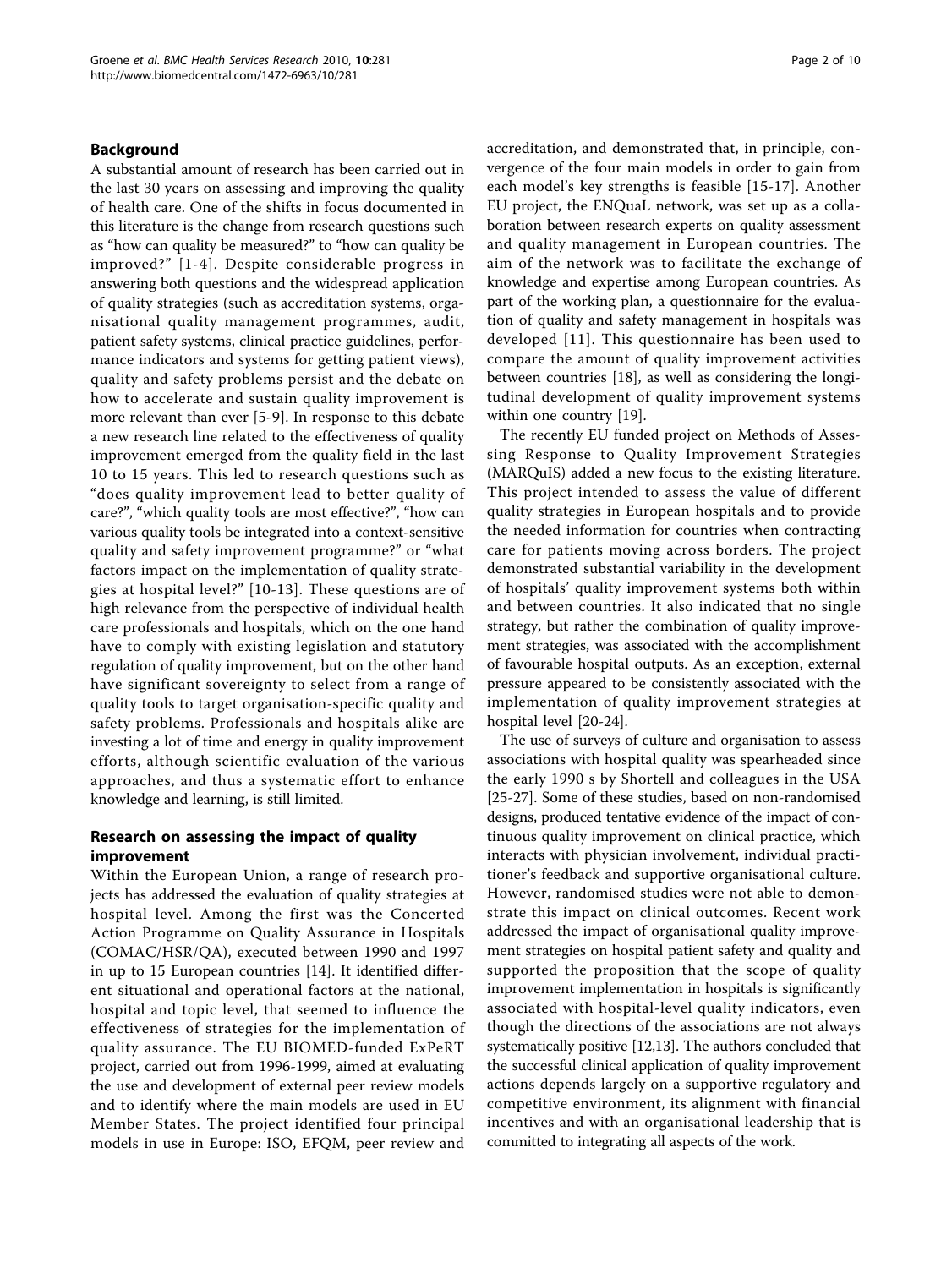More recently, research also addresses evaluation and impact of hospital accreditation programmes [[28](#page-8-0)]. In a recent systematic review of the accreditation literature, Greenfield and Braithwaite categorised the impact of accreditation under ten topics: professions' attitudes to accreditation, promotion of change, organisational impact, financial impact, quality measures, professional development programme assessment, 'consumer' views or patient satisfaction, public disclosure, and surveyor issues [[7](#page-7-0)]. They found that, in the studies included, accreditation was consistently associated with promoting change and professional development. They also found that the impact on professions' attitudes to accreditation, organisational impact, financial impact, quality measures and programme assessment was inconsistent in the literature. A recent analytical study by the same authors corroborated these findings and demonstrated that accreditation predicts leadership and cultural characteristics, but was not related with organisational climate or 'consumer' participation [[29](#page-8-0)].

In summary, the evidence on the factors associated with the uptake of hospitals of quality improvement, the impact of quality improvement systems on patient-level outcomes, and the association of quality improvement systems with constructs such as professional involvement, patient empowerment and organizational culture, is limited. These links will be explored further in the DUQUE research project.

# Methods/Design

# Overall design

This project builds on the work developed to understand the impact of the implementation of different systems, such as clinical practice guidelines, and aims to address their global effects integrated in an organisational quality improvement system. Given that quality improvement research is inherently complex, in part due to its interdisciplinary nature and the ethical, methodological and technical limitations in carrying out large-scale experimental studies, different levels of organisational analysis need to be distinguished. Consequently, this project will use mixed methods in data collection, measurement and analysis. The different approaches and levels of quality improvement within the hospital will be conceptualized as follows (Figure [1](#page-3-0)).

The overall aim of this project is to study to what extent organisational quality improvement systems, organisational culture, professional involvement and patient empowerment are related to the quality of hospital care, assessed in terms of clinical effectiveness, patient safety and patient involvement in a sample of European hospitals.

Specific objectives to be pursued are the following:

- 1: To develop a "maturity classification model" for the assessment of organisational quality improvement systems in EU hospitals.

- 2: To investigate associations between the maturity of quality improvement systems and measures of organisational culture, professional involvement and patient empowerment (at hospital level).

- 3: To investigate associations between the maturity of quality improvement systems and measures of clinical effectiveness, patient safety and patient involvement (at patient and departmental level).

- 4: To identify factors influencing the uptake of quality improvement activities by hospitals, including external pressure as enforced by accreditation, certification or external assessment programmes.

Data will be collected cross-sectionally at hospital, care pathway, professional and patient level. We will employ a multi-level study design in which patient-level measurements are nested in hospital departments, which are in turn nested in hospitals in different EU countries. The objectives of the project and the different constructs (explained below) that will be assessed within the DUQuE project can be illustrated as follows (Figure [2](#page-4-0)).

# Setting and sampling

We will collect data in eight countries with a mix of health and hospital system financing and organisation in different geographical areas in Europe. Recruitment among hospitals will be made in each country randomly using criteria defined by the scientific group. Random lists of hospitals will be drawn to compose both the sample of initial hospitals and of substitute hospitals. If a hospital in the initial sample declines the invitation to participate, substitute hospitals will be added, based on the organisational sampling criteria (ownership, type of hospitals) in order to maintain the representativeness of the sample at country level.

Hospital-wide constructs will be assessed among the selected hospitals in each of the eight participating countries. In each country, for a sub-sample of these hospitals we will carry out additional data collection at the patient-level. Patient-level data will be collected for four conditions, namely stroke, acute myocardial infarction, hip fracture and child delivery. These conditions were chosen based on the following criteria: high financial volume, high prevalence of the condition, existence of validated measures for its assessment, high variability of process and outcomes in the literature, and coverage of different types of patients and specialists. For each condition, randomly selected patient records will be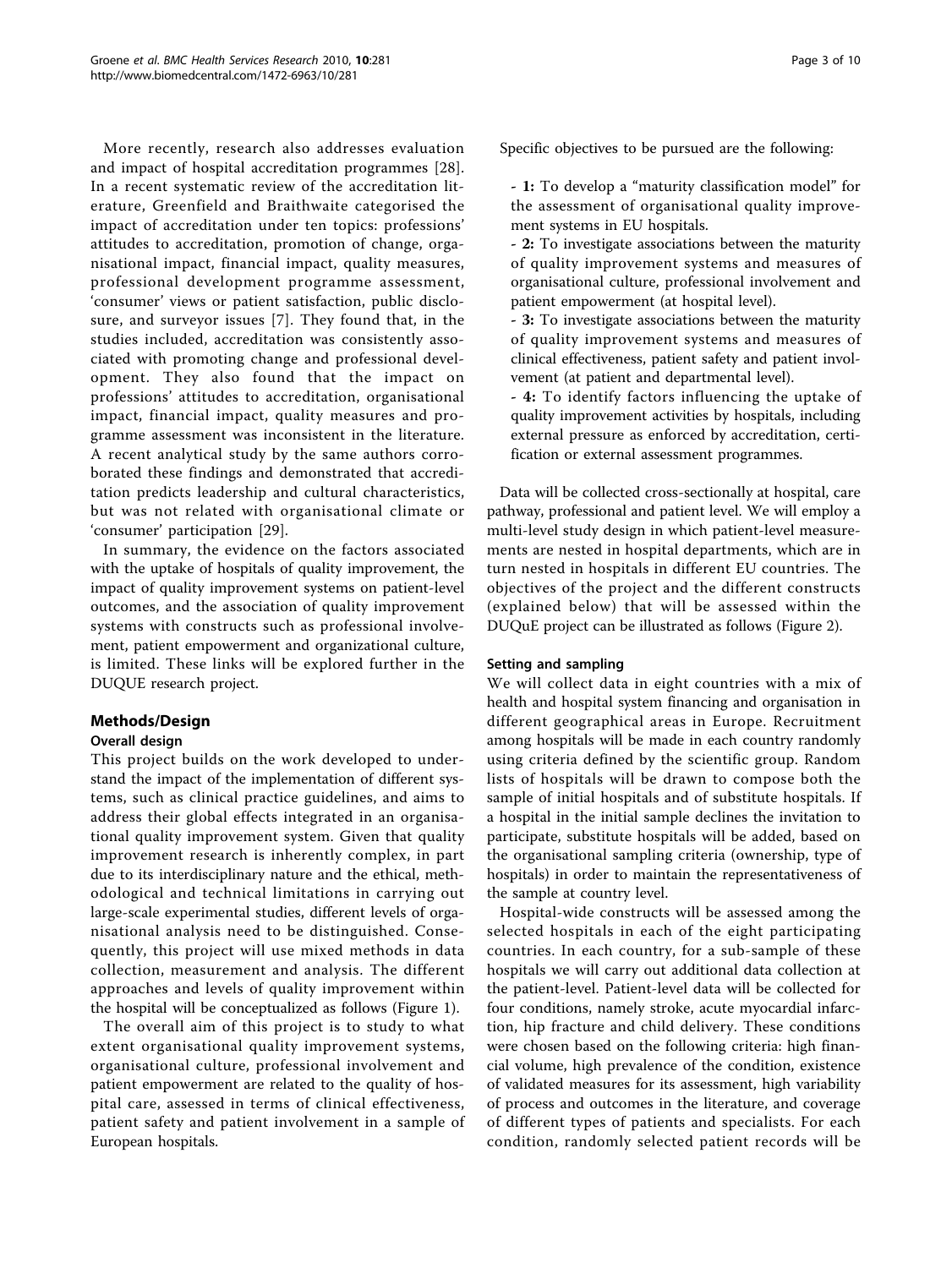<span id="page-3-0"></span>

reviewed. Given the multi-level design of the project, the number of patient records to be reviewed is substantially lower than in a traditional design. Power calculations were performed and will be refined, once the measures have been selected, to determine the discriminatory power of the measures.

#### Measure development

#### Hospital and pathway level measures

For this project, wherever possible, existing instruments will be used rather than developing new measures. General criteria for selection of measures are the following: scientific properties (e.g. validity, reliability, association with outcomes, and sensitivity to change), applicability to international comparative research, and susceptibility to bias and degree of technical expertise/support required to complete the instrument. For the assessment of the quality improvement system, the project will draw on the previous experience of the MARQuIS and ENQUAL instruments to assess hospital quality improvement systems [\[23,](#page-8-0)[11](#page-7-0)]. Professional involvement will be assessed using a new instrument based on current work in the field [[30-33](#page-8-0)]. Organisational culture will be assessed using existing measures, the selection of which will be informed by a recent and comprehensive review of measures [[34](#page-8-0)]. Patient empowerment, understood as patients' contributions to quality management through which they are able to express their needs, present their concerns, devise strategies for involvement in decision-making and achieve political, social and cultural action to meet those needs, will be based on research previously performed in the MARQuIS and ENQuAL projects. Hospital governance and external pressure will be assessed using existing classifications [\[35,36,24\]](#page-8-0).

# Patient level measures

Patient level measures include clinical effectiveness, patient safety and patient involvement. We conceptualize measures of clinical effectiveness in two ways: firstly, to address care provision in line with evidence-base standards, and, secondly, to address outcomes of care [[37](#page-8-0)]. For patient safety measures we refer to any measure that potentially prevents harm caused by errors of commission or omission [\[38\]](#page-8-0). In order to improve relevance to quality improvement and to comply with the criteria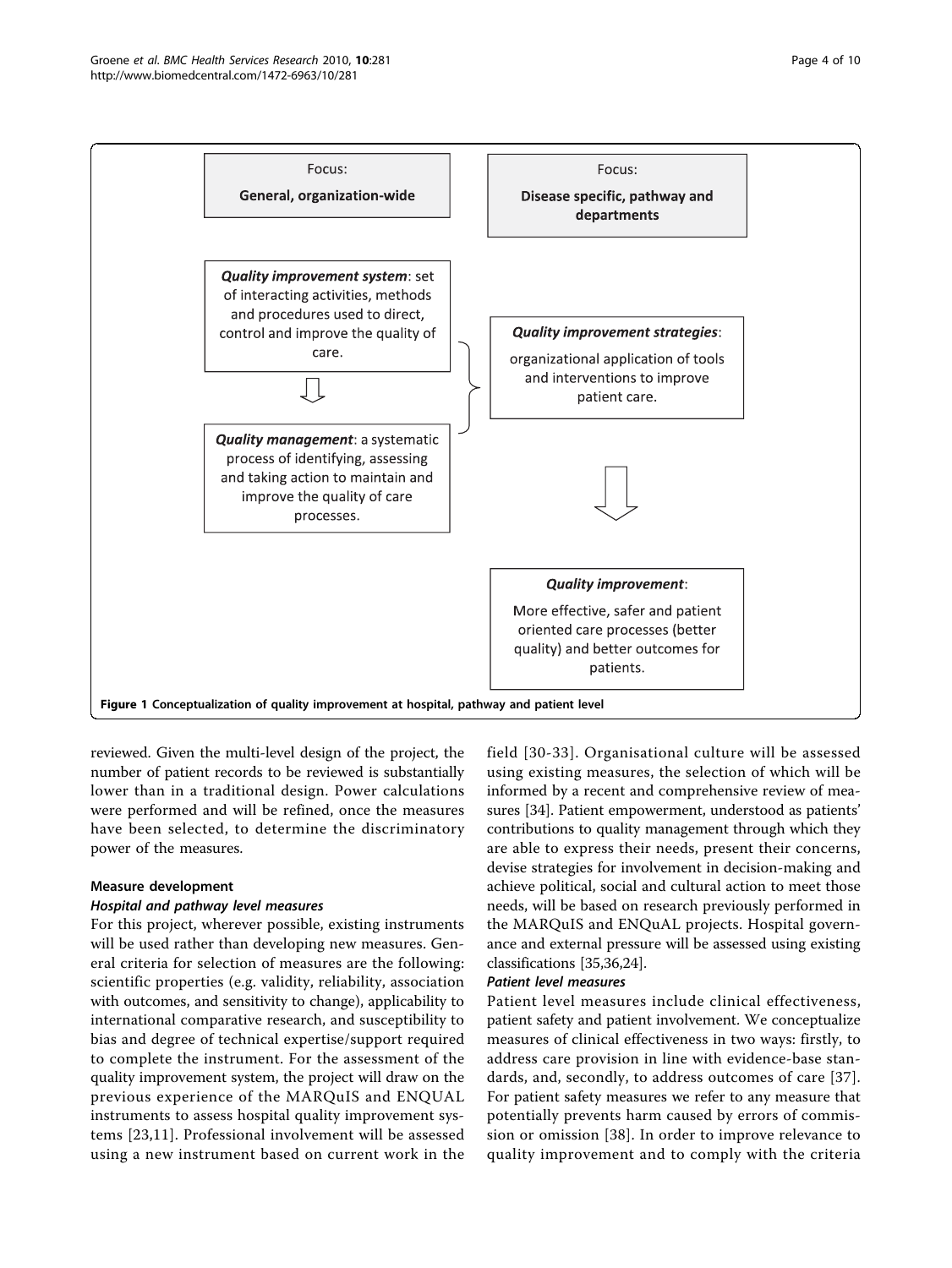<span id="page-4-0"></span>

implicit in the definitions of clinical-practice guidelines, measures of clinical effectiveness and patient safety will be initially assessed in relation to discrete patient characteristics. Measures of clinical effectiveness and patient safety will be retrieved through audit of patient records, which is a common approach in epidemiological research, quality assessment and improvement and clinical research. Previous work on comparisons of coding, documentation and completeness of patient records in European countries will guide the logistics of record audit [[39\]](#page-8-0). With regard to data extraction formulae, substantial work has been done on developing quality measures in Denmark, the USA and other countries and we will draw on existing work in order to refine and standardise hospital data, data transmission and performance measures in order to construct one robust, prioritised and standard quality measure set for hospitals. The need for risk-adjustment will be assessed on the basis of the final measures selected, and whether they are process or outcome measures.

Patient involvement is understood as the extent to which patients participate in decisions related to their condition (through informed consent, therapy plan or self-management) and contribute to organisational learning through their expert knowledge acquired during illness and hospitalisation [\[40](#page-8-0),[41](#page-8-0)]. Patient involvement will be assessed using a combination of existing patient surveys, drawing on existing measures of patient-centredness, shared-decision making and discharge preparation [[42-46\]](#page-8-0). Instruments will be assessed for suitability (domain mapping) and discriminatory power. Measures will then undergo a process of backward and forward translation and cognitive testing. Psychometric analysis will address cultural differences and operational equivalence across countries [[47\]](#page-8-0).

In addition, we will collect administrative data for selected indicators. Since these data are readily available, are inexpensive to acquire, are computer readable and typically encompass large populations, they will be used for additional evaluation and validation studies. Concretely, we will collect disease-specific mortality rates (for acute myocardial infarction and stroke) and data on generic patient safety issues. These measures will be used for validation studies of the classification instrument for quality improvement systems. Additional work will address the potential for using administrative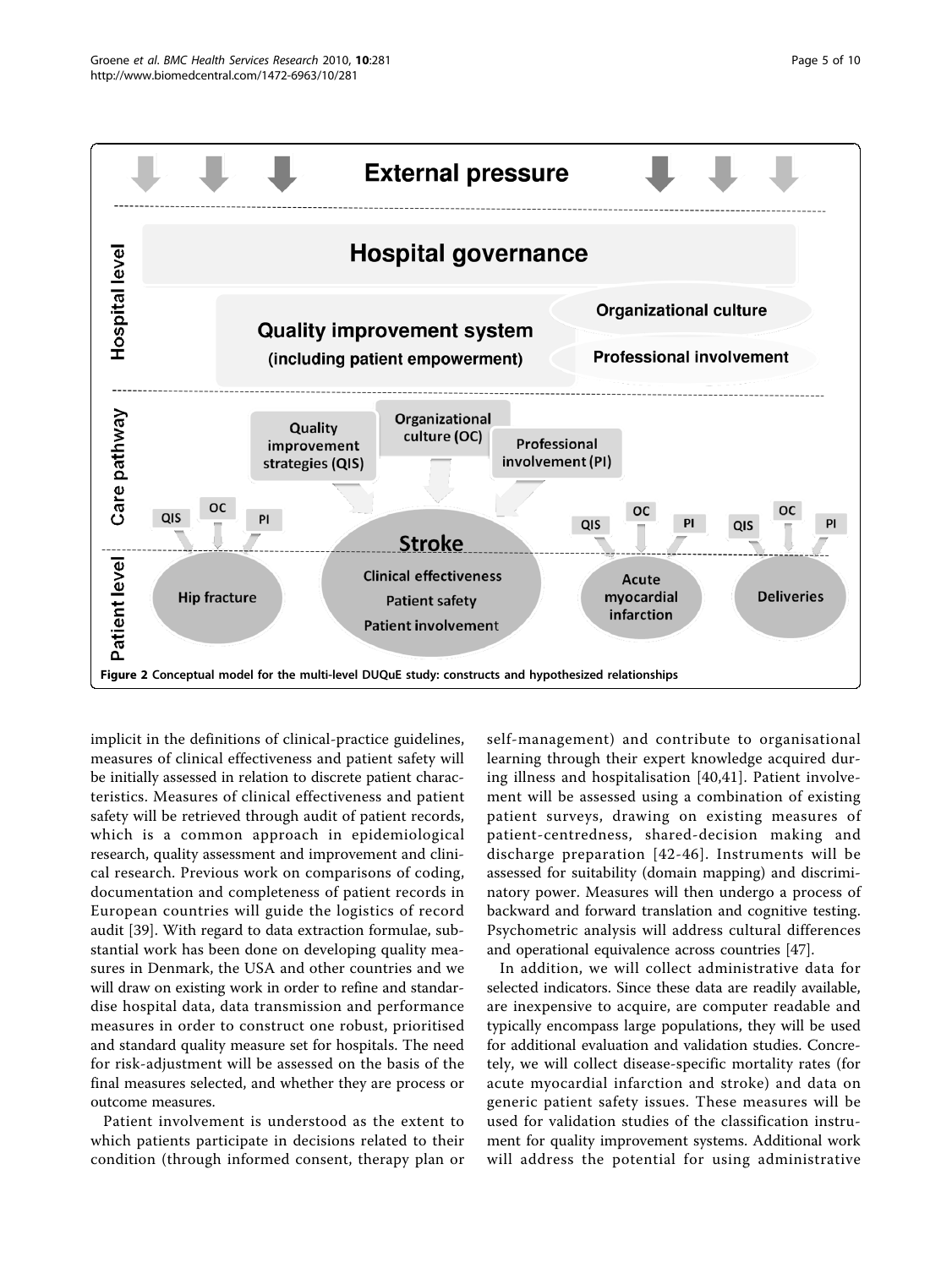databases for quality improvement activities in the future [[48](#page-8-0)].

#### Data analysis

We envisage a series of statistical analyses with two main aims: (i) to validate the project constructs and (ii) to provide results for the four core objectives of the project. To address these two analytical aims, we will conduct any of four types of statistical analyses where appropriate: (a) descriptive, (b) data reduction and classification, (c) bivariate, and (d) multivariate analyses.

Descriptive statistics and graphical representations will be used to summarize the central tendencies, spread, frequencies or distributions of all relevant variables. Data reduction, classification techniques and psychometric methods will be employed to investigate the psychometric properties of questionnaires and other instruments used in measuring constructs relevant to the project such as organisational culture, professional involvement, and patient involvement. Before embarking on multivariate analyses, the project will conduct a series of bivariate analyses. As a prelude to the multivariate models, unadjusted regressions linking the relevant explanatory variables to their outcomes will also represent a type of bivariate analysis. The multivariate analyses will be conducted on two levels: hospital-level and multilevel. The hospital-level multivariate analysis specifies both explanatory variables and outcomes at the hospital-level. All analyses will adjust for relevant covariates as determined within the analytical framework, guided by background knowledge and theory [[49](#page-8-0)]. The multilevel multivariate analysis refers to regression analysis of patient outcomes nested within hospitals, with adjustment for both patient-level and hospital-level covariates [[50\]](#page-8-0). The multivariate regressions are by far the most important analyses needed for providing answers to the project's research objectives. The techniques of policy analysis [\[51,52](#page-8-0)] will be applied to the fourth research objective–identifying external factors influencing uptake of quality improvement activities.

We will introduce and apply a few sophisticated methodological elements which will be innovative for the field of performance and quality of care research. These innovative elements will constitute significant progress for health services research because they represent recent methodological advances from biostatistics, epidemiologic methodology, causality in artificial intelligence, and philosophy of science [[53](#page-8-0),[54\]](#page-8-0). The first innovative element involves using directed acyclic graphs or causal diagrams to guide the specification of the abovementioned multivariate regressions which translate the analytical framework of the project [[55\]](#page-8-0). The second innovative element involves extending the foregoing regressions which directly model the outcomes under study to modelling the explanatory variable (or exposure) as well, and then using the modeled version of the exposure to analyse the outcome in a second step [[56](#page-8-0)]. The third innovative element is that we will further extend the outcome regression and exposure modeling by combining the two modeling approaches in the so-called doubly robust estimation [[57,58\]](#page-8-0). Finally, given the wide variety of variables being conceptualised and measured in this project, we will conduct detailed sensitivity analysis or multiple bias analysis to assess the impact of the various sources of bias such as measurement error, (non- )response, uncontrolled confounding, and missing data on our results [[59-61\]](#page-8-0). Missing data will be imputed using multiple imputation techniques [\[62](#page-8-0)]. All core analyses will be conducted with and without imputation for individual variables, including variables that will be imputed at the level measurement, that is, before aggregation to form hospital-level measures. The richer information contained in the multilevel datasets is expected to improve the multiple imputations.

#### Analysis of policy implications

Based on the data analysis an appraisal scheme will be developed to guide hospitals in developing their quality improvement systems and to inform purchasers about the most effective quality improvement mechanisms. These appraisal schemes will differ in presentation, level of detail and focus. Their design will follow recent research on the development of tools to guide evidenceinformed health policy making [[63](#page-8-0),[64](#page-8-0)]. The guidance document for hospitals provides a more in-depth overview of the effectiveness of quality and safety strategies and how to integrate them at hospital and departmental level. The guidance document for commissioners/ purchasers will aim at synthesising the main messages and identifying the core quality and safety strategies that should be in place at hospital and department level. It is expected that such criteria would be of use in subsequent contracting of hospital services.

#### Ethics and confidentially issues

The project has been granted financial support and ethical approval from the European Commission. In addition, the ethics unit from the Department of Health in Catalonia, Spain, where the project lead is based, has confirmed the DUQuE project can be characterised as clinical audit (in contrast to human research) and as such does not require further ethical approval by the Catalan Ethical Committee for Clinical Research beyond that already granted by the European Commission in reviewing and approving the enclosed description of work.

This assessment is based on the distinction between clinical audit and human research introduced by the Council of Europe Draft Guide for Research Ethics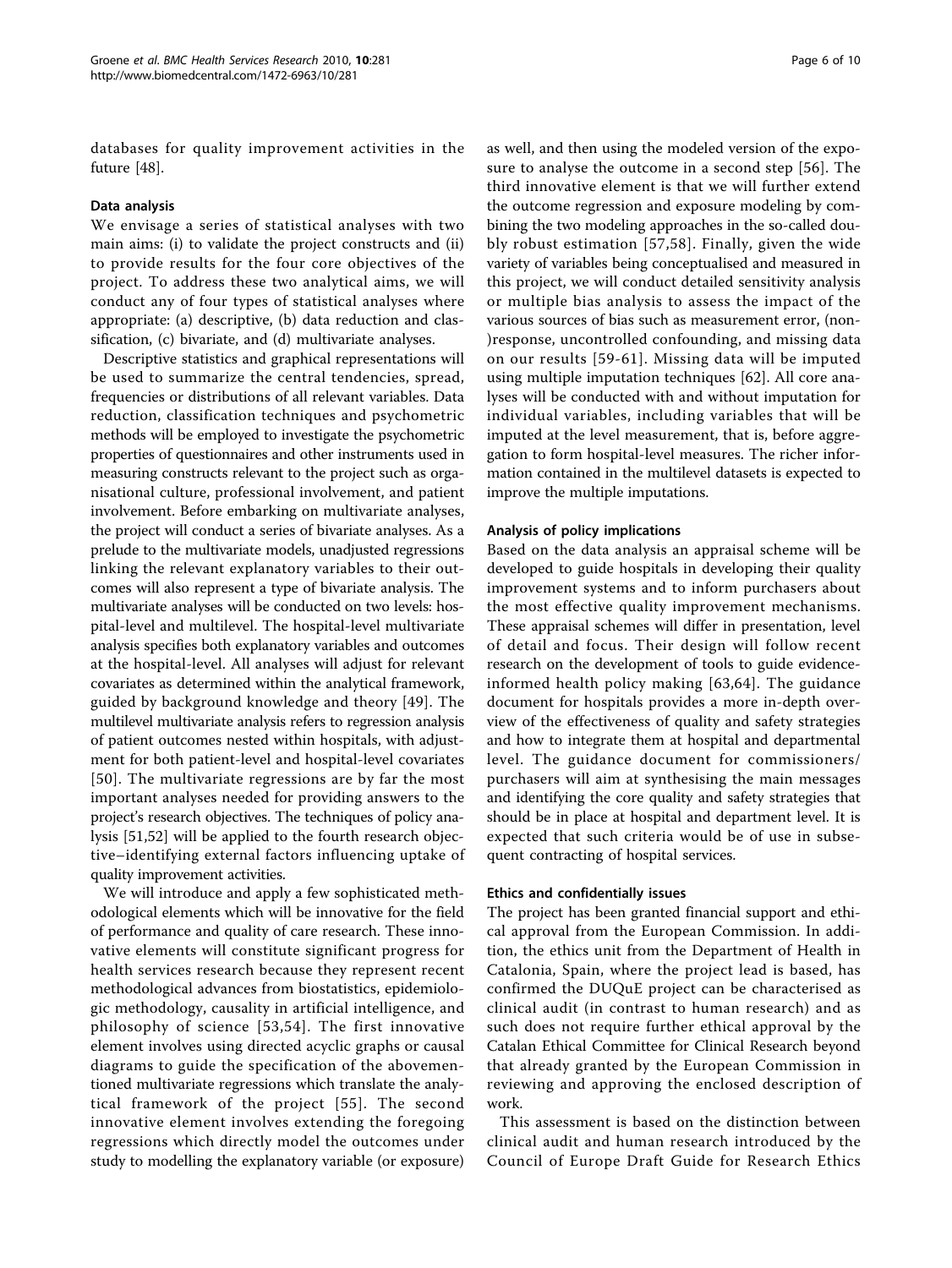Committee Members [[65\]](#page-8-0), according to which clinical audit is characterized by: a) the purpose of improving the quality of patient care in the local setting; b) measuring practice against standards; and c) doing nothing to patients which would not be part of routine practice. Other ethical committees have passed similar evaluations for research that is based on common quality improvement methods and that does not interfere with patient care in any way [[66](#page-8-0)].

The project has developed strict privacy and confidentiality criteria for sampling of hospitals, professionals and patients, and for data collection, processing, analysis and reporting. These procedures are described in the project proposal approved by the European Commission and in complementary internal documents that specify information flow and technological issues around data processing.

#### Investigators

The research team comprises experienced clinical, organisational and social science researchers, with experience in health services research, quality improvement research, organisational behaviour, survey design, statistical modelling, accreditation research, indicator development, external evaluation and clinical practice. Most researchers have previously been extensively involved in cross-national comparative quality improvement and health services research. Moreover, the researchers are affiliated with some of the main organisations driving quality improvement research in their respective countries and in Europe. In addition, the key research team will draw on the knowledge of a number of experts in dedicated content areas.

# **Discussion**

The results of the research should be relevant to multiple stakeholders, such as the European Commission and member states, healthcare institutions (hospitals and purchasing agencies). The results are also expected to contribute to advances in to methodological quality improvement research.

# Policy impact

At the policy level, as summarised in the previous section, considerable advances have been made in assessing quality improvement systems in the last years. However, an important question remains: what is the effect of quality improvement strategies and which combination of strategies work best? The objective of this project follows this question and aims at expanding previous research, taking into account the contextual variables of hospitals and patients' pathways at departmental level. This research would then be able to give guidance on a comprehensive set of strategies demonstrated to be

effective whilst being sensitive to the context/country of a hospital. Having the unique advantage of basing DUQUE on leading existing research and the most recent contributions to the field, the following advances to the existing research literature will be made. Firstly, several innovative research projects are underway internationally, in particular in the USA and in Australia. We will link to these leading initiatives and apply the latest methods to European hospitals. Secondly, we are collaborating with existing international efforts to develop and validate performance indicators on quality and safety in health care. Thirdly, the results of several previous EU-funded projects are at this stage conceptually and empirically outdated [[14](#page-7-0),[15,11](#page-7-0)]. We will advance existing work both conceptually, by exploring links between external pressure, quality systems and patient-level outcomes, and by collecting up-to-date data from a large sample of European hospitals. Fourthly, the MARQuIS project contributed to the research agenda by exploring the impact of hospital quality improvement systems on the uptake of specific quality and patient safety initiatives at the departmental level. DUQuE will further enhance, refine and systematise the various components (quality strategies and quality improvement systems) and will establish the nature of the relationship with process and outcome measures at patient level. Fifthly, the project is of high relevance in the context of the recent proposal for an EU directive on the application of patients' rights to cross-border health care [[67](#page-9-0)]. Given that it is impossible to predict which hospitals will provide cross-border care in the future, all hospitals need to make sure that the appropriate quality and safety mechanisms are in place [[68,69\]](#page-9-0). The DUQUE research project addresses this policy issue.

# Scientific contributions and methodological innovations

The proposed research project also makes distinctive contributions to improving quality and safety of care in the EU using an empirical approach. From a methodological perspective, the scientific contributions of the project are three-fold. Firstly, we will advance the validation of a number of relevant constructs relevant to advancing quality improvement systems in European hospitals. For example, we will select, adapt and build measures of organisational culture, professional involvement and patient empowerment, which in themselves can be used in further studies at national or European level. Secondly, by adding these measures to the organisational assessment, we will make relevant scientific contributions to understanding the interactions between these constructs and the hospitals' quality improvement systems. Thirdly, by including measures of external pressure and hospital governance on the one hand, and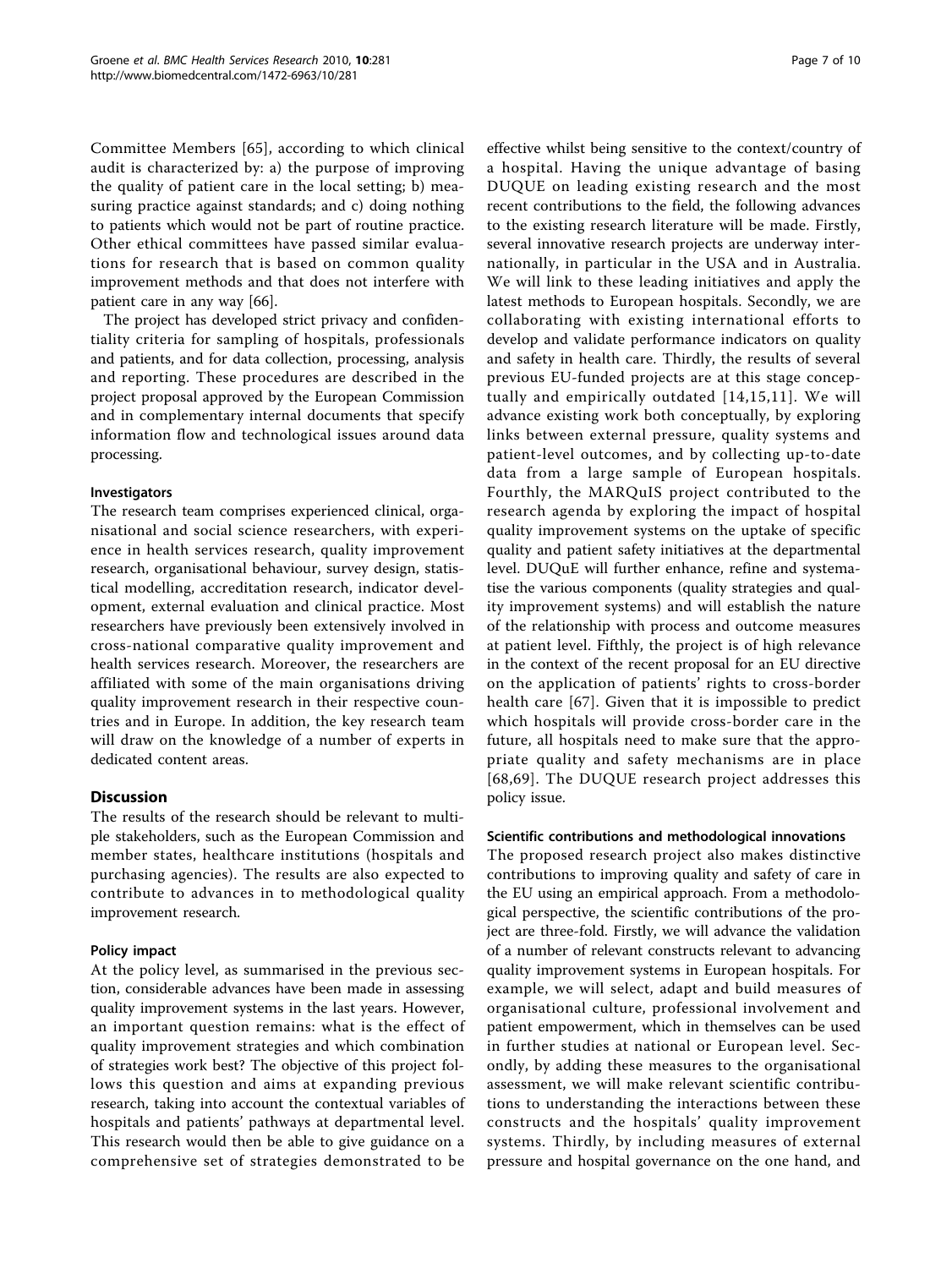<span id="page-7-0"></span>using patient-level outcome data on the other, we will be able to establish associations that exist between constructs that will result in our appraisal scheme for quality improvement systems. For the analysis of the large scale database we will include a number of methodological innovations described above.

### Conclusion

Research on quality in health care has over the last 30 years resulted in a substantial increase in knowledge of the measurement of quality, on variations in health care delivery, on the implementation of clinical practice guidelines based on best-evidence, on assessing patient satisfaction and experience and, more recently, on estimating the incidence of adverse events, which led to the patient safety movement. For several of these issues and based on scientific evidence, consensus exists, which has been summarised in appraisal schemes that facilitate synthesis of information, development of new tools and their application. Nevertheless, evidence of the effectiveness of organisational quality improvement systems has only more recently been accumulated. The DUQuE Research Project builds on the work developed to understand the impact of the implementation of different systems and aims to address their global effects through integration within an organisational quality improvement system.

#### Acknowledgements

We would like to acknowledge the following members of the DUQuE Research Project for their contributions to project design and implementation: Bartels P (Central Denmark Region, DENMARK), Car M (Dr Foster Intelligence, UNITED KINGDOM), Cohen A (Health Policy Institute, Boston University, USA), Depaigne-Loth A (Haute Autorité de la Sante, FRANCE), Eryilmaz E (Turkish Society for Quality Management in Healthcare, TURKEY), Franca M (General Directorate of Health, PORTUGAL), Garel P (European Hospital and Healthcare Federation, BELGIUM), Hammer A (Institute for Medical Sociology, Health Services Research and Rehabilitation Science, University of Cologne, GERMANY), Hanslik K (European Hospital and Healthcare Federation, BELGIUM), Jones S (Dr Foster Intelligence, UNITED KINGDOM), Kafetz A (Dr Foster Intelligence, UNITED KINGDOM), Klaus E (Dr Foster Intelligence, UNITED KINGDOM), Kristensen S (Central Denmark Region, DENMARK), Kutaj-Wasikowska H (Polish Society for Quality Promotion in Health Care, POLAND), Kutryba B (Polish Society for Quality Promotion in Health Care, POLAND), Kus H (Turkish Society for Quality Management in healthcare, TURKEY), Lombarts K (Academic Medical Centre, THE NETHERLANDS), Mannion R (University of Birmingham, UK), Michel P (Comité de la Coordination de l'Evaluation Clinique et de la Qualité en Aquitaine, FRANCE), Oliveira M (General Directorate of Health, PORTUGAL), Ommen O (Institute for Medical Sociology, Health Services Research and Rehabilitation Science, University of Cologne, GERMANY), Pfaff H (Institute for Medical Sociology, Health Services Research and Rehabilitation Science, University of Cologne, GERMANY), Plochg T (Academic Medical Centre, THE NETHERLANDS), Saillour-Glenisson F (Comité de Coordination de l'Evaluation Clinique et de la Qualité en Aquitaine FRANCE), Secanell M (Avedis Donabedian University Institute, SPAIN), Shaw C (Independent Consultant, UK), Vallejo P (Avedis Donabedian University Institute, SPAIN), Vlcek F (Czech National Accreditation Committee, CZECH REPUBLIC), Winter D (Institute for Medical Sociology, Health Services Research and Rehabilitation Science, University of Cologne, GERMANY).

#### Author details

<sup>1</sup> Avedis Donabedian University Institute, Autonomous University of Barcelona, CIBER Epidemiology and Public Health, Barcelona, Spain. <sup>2</sup>Department of Social Medicine, Academic Medical Centre, Amsterdam, the Netherlands. <sup>3</sup>Netherlands Institute of Health Services Research (NIVEL), Utrecht, the Netherlands. <sup>4</sup>Department of Epidemiology, School of Public Health, University of California, Los Angeles (UCLA); and the Center for Health Policy Research, UCLA, Los Angeles, USA. <sup>5</sup>School of Social and Political Science, University of Edinburgh, Edinburgh, UK. <sup>6</sup>Haute Autorité de la Sante, Paris, France.

#### Authors' contributions

RS is the principal researcher of the study and OG is co-principal researcher. RS, OG, NK, CW, OA, AT and CB equally contributed to developing the research question, study design and implementation of the study protocol. OA was responsible for drafting the analysis plan. OG drafted the overall manuscript. All those listed as authors were responsible for reading, commenting upon, and approving the final manuscript.

#### Competing interests

The authors declare that they have no competing interests.

Received: 18 June 2010 Accepted: 24 September 2010 Published: 24 September 2010

#### References

- 1. Donabedian A: [Evaluating the quality of medical care.](http://www.ncbi.nlm.nih.gov/pubmed/16279964?dopt=Abstract) Milbank Q 2005, 83:691-729.
- 2. Berwick DM, James B, Coye MJ: [Connections between quality](http://www.ncbi.nlm.nih.gov/pubmed/12544814?dopt=Abstract) [measurement and improvement.](http://www.ncbi.nlm.nih.gov/pubmed/12544814?dopt=Abstract) Med Care 2003, 41:I30-8.
- 3. McGlynn EA, Asch SM, Adams J, Keesey J, Hicks J, DeCristofaro A, Kerr EA: [The quality of health care delivered to adults in the United States.](http://www.ncbi.nlm.nih.gov/pubmed/12826639?dopt=Abstract) N Engl J Med 2003, 348:2635-45.
- 4. Arah OA, Westert GP, Hurst J, Klazinga NS: A conceptual framework for the OECD Health Care Quality Indicators Project. Int J Qual Health Care 2006, 18:S5-13.
- 5. Fisher ES, Wennberg DE, Stukel TA, Gottlieb DJ, Lucas FL, Pinder EL: [The](http://www.ncbi.nlm.nih.gov/pubmed/12585825?dopt=Abstract) [Implications of Regional Variations in Medicare Spending. Part 1: The](http://www.ncbi.nlm.nih.gov/pubmed/12585825?dopt=Abstract) [Content, Quality, and Accessibility of Care.](http://www.ncbi.nlm.nih.gov/pubmed/12585825?dopt=Abstract) Annals of Internal Medicine 2003, 138:273-287.
- 6. Fisher ES, Wennberg DE, Stukel TA, Gottlieb DJ, Lucas FL, Pinder EL: [The](http://www.ncbi.nlm.nih.gov/pubmed/12585826?dopt=Abstract) [Implications of Regional Variations in Medicare Spending. Part 2: Health](http://www.ncbi.nlm.nih.gov/pubmed/12585826?dopt=Abstract) [Outcomes and Satisfaction with Care.](http://www.ncbi.nlm.nih.gov/pubmed/12585826?dopt=Abstract) Annals of Internal Medicine 2003, 138:288-298.
- 7. Greenfield D, Braithwhite J: [Health sector accreditation research:](http://www.ncbi.nlm.nih.gov/pubmed/18339666?dopt=Abstract) [systematic review.](http://www.ncbi.nlm.nih.gov/pubmed/18339666?dopt=Abstract) Int J Qual Health Care 2008, 20:172-184.
- 8. Cohen AB, Restuccia JD, Shwartz M, Drake JE, Kang R, Kralovec P, Holmes SK, Margolin F, Bohr D: [A survey of hospital quality improvement](http://www.ncbi.nlm.nih.gov/pubmed/18511811?dopt=Abstract) [activities.](http://www.ncbi.nlm.nih.gov/pubmed/18511811?dopt=Abstract) Med Care Res Rev 2008, 65:571-95.
- 9. Legido-Quigley H, McKee M, Walshe K, Sunol R, Klazinga K; [How can](http://www.ncbi.nlm.nih.gov/pubmed/18436947?dopt=Abstract) [quality of care be safeguarded across the European Union?](http://www.ncbi.nlm.nih.gov/pubmed/18436947?dopt=Abstract) British Medical Journal 2008, 336:920-923.
- 10. Suñol R, Vallejo P, Groene O, Escaramis G, Thompson A, Kutryba B, Garel P: [Implementation of patient safety strategies in European hospitals.](http://www.ncbi.nlm.nih.gov/pubmed/19188463?dopt=Abstract) Qual Saf Health Care 2009, 18:i57-i61.
- 11. Wagner C, De Bakker DH, Groenewegen PP: [A measuring instrument for](http://www.ncbi.nlm.nih.gov/pubmed/10442842?dopt=Abstract) [evaluation of quality systems.](http://www.ncbi.nlm.nih.gov/pubmed/10442842?dopt=Abstract) Int J Qual Health Care 1999, 11:119-30.
- 12. Weiner BJ, Alexander JA, Shortell SM, Baker LC, Becker M, Geppert JJ: [Quality improvement implementation and hospital performance on](http://www.ncbi.nlm.nih.gov/pubmed/16584451?dopt=Abstract) [quality indicators.](http://www.ncbi.nlm.nih.gov/pubmed/16584451?dopt=Abstract) Health Serv Res 2006, 41:307-34.
- 13. Weiner BJ, Alexander JA, Baker LC, Shortell SM, Becker M: [Quality](http://www.ncbi.nlm.nih.gov/pubmed/16686072?dopt=Abstract) [improvement implementation and hospital performance on patient](http://www.ncbi.nlm.nih.gov/pubmed/16686072?dopt=Abstract) [safety indicators.](http://www.ncbi.nlm.nih.gov/pubmed/16686072?dopt=Abstract) Med Care Res Rev 2006, 63:29-57.
- 14. Klazinga N: [Concerted action programme on quality assurance in](http://www.ncbi.nlm.nih.gov/pubmed/7795956?dopt=Abstract) [hospitals 1990-1993 \(COMAC/HSR/QA\). Global results of the evaluation.](http://www.ncbi.nlm.nih.gov/pubmed/7795956?dopt=Abstract) Int J Qual Health Care 1994, 6:219-30.
- 15. Shaw CD: [External quality mechanisms for health care: summary of the](http://www.ncbi.nlm.nih.gov/pubmed/10894187?dopt=Abstract) [ExPeRT project on visitatie, accreditation, EFQM and ISO assessment in](http://www.ncbi.nlm.nih.gov/pubmed/10894187?dopt=Abstract) [European Union countries.](http://www.ncbi.nlm.nih.gov/pubmed/10894187?dopt=Abstract) Int J Qual Health Care 2000, 12:169-75.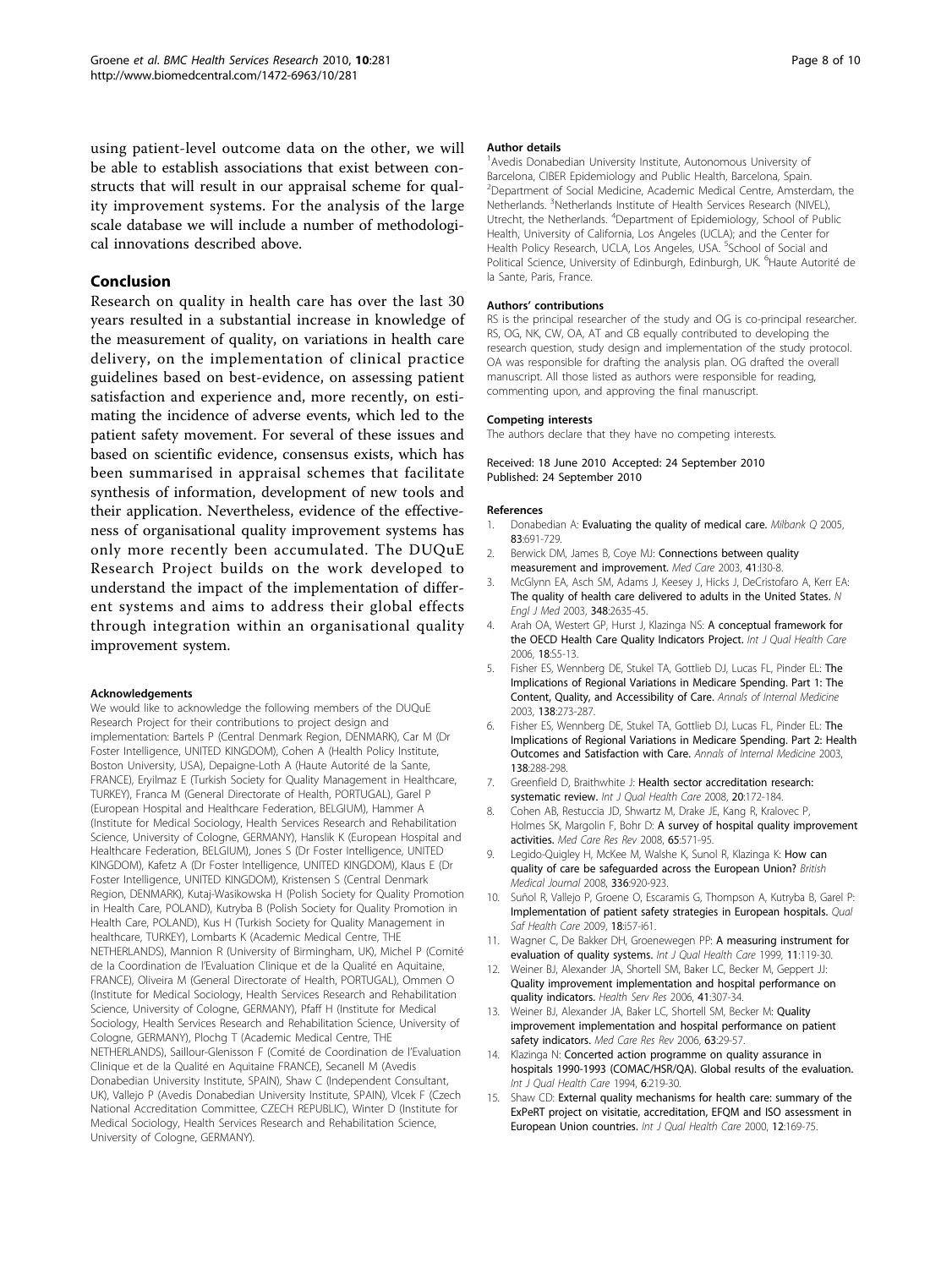- <span id="page-8-0"></span>16. Klazinga N: [Re-engineering trust: the adoption and adaption of four](http://www.ncbi.nlm.nih.gov/pubmed/10894189?dopt=Abstract) [models for external quality assurance of health care services in western](http://www.ncbi.nlm.nih.gov/pubmed/10894189?dopt=Abstract) [European health care systems.](http://www.ncbi.nlm.nih.gov/pubmed/10894189?dopt=Abstract) Int J Qual Health Care 2000, 12:183-9.
- 17. Nabitz U, Klazinga N, Walburg J: [The EFQM excellence model: European](http://www.ncbi.nlm.nih.gov/pubmed/10894190?dopt=Abstract) [and Dutch experiences with the EFQM approach in health care.](http://www.ncbi.nlm.nih.gov/pubmed/10894190?dopt=Abstract) Int J Qual Health Care 2000, 12:191-201.
- 18. Makai P, Klazinga N, Wagner C, Boncz I, Gulacsi L: [Quality management](http://www.ncbi.nlm.nih.gov/pubmed/19004518?dopt=Abstract) [and patient safety: Survey results from 102 Hungarian hospitals.](http://www.ncbi.nlm.nih.gov/pubmed/19004518?dopt=Abstract) Health Policy 2008, 90:175-80.
- 19. Dückers M, Makai P, Vos L, Groenewegen P, Wagner C: [Longitudinal](http://www.ncbi.nlm.nih.gov/pubmed/19689988?dopt=Abstract) [analysis on the development of hospital quality management systems](http://www.ncbi.nlm.nih.gov/pubmed/19689988?dopt=Abstract) [in the Netherlands.](http://www.ncbi.nlm.nih.gov/pubmed/19689988?dopt=Abstract) Int J Qual Health Care 2009, 21:330-40.
- 20. Suñol R, Garel P, Jacquerye A: [Cross-border care and healthcare quality](http://www.ncbi.nlm.nih.gov/pubmed/19188459?dopt=Abstract) [improvement in Europe: the MARQuIS research project.](http://www.ncbi.nlm.nih.gov/pubmed/19188459?dopt=Abstract) Qual Saf Health Care 2009, 18:i3-i7.
- 21. Suñol R, Vallejo P, Thompson A, Lombarts MJMH, Shaw CD, Klazinga N: [Impact of quality strategies on hospital outputs.](http://www.ncbi.nlm.nih.gov/pubmed/19188464?dopt=Abstract) Qual Saf Health Care 2009, 18:i62-i68.
- 22. Groene O, Lombarts MJMH, Klazinga N, Alonso J, Thompson A, Suñol R: [Is](http://www.ncbi.nlm.nih.gov/pubmed/19188461?dopt=Abstract) [patient-centredness in European hospitals related to existing quality](http://www.ncbi.nlm.nih.gov/pubmed/19188461?dopt=Abstract) [improvement strategies? Analysis of a cross-sectional survey \(MARQuIS](http://www.ncbi.nlm.nih.gov/pubmed/19188461?dopt=Abstract) [study\).](http://www.ncbi.nlm.nih.gov/pubmed/19188461?dopt=Abstract) Qual Saf Health Care 2009, 18:i44-i50.
- 23. Lombarts MJMH, Rupp I, Vallejo P, Klazinga N, Suñol R: [Differentiating](http://www.ncbi.nlm.nih.gov/pubmed/19188460?dopt=Abstract) [between hospitals according to the](http://www.ncbi.nlm.nih.gov/pubmed/19188460?dopt=Abstract) "maturity" of quality improvement [systems: a new classification scheme in a sample of European hospitals.](http://www.ncbi.nlm.nih.gov/pubmed/19188460?dopt=Abstract) Qual Saf Health Care 2009, 18:i38-i43.
- 24. Shaw C, Kutryba B, Crisp H, Vallejo P, Suñol R: [Do European hospitals have](http://www.ncbi.nlm.nih.gov/pubmed/19188462?dopt=Abstract) [quality and safety governance systems and structures in place?](http://www.ncbi.nlm.nih.gov/pubmed/19188462?dopt=Abstract) Qual Saf Health Care 2009, 18:i51-i56.
- 25. Weiner BJ, Alexander JA, Shortell SM: [Leadership for quality improvement](http://www.ncbi.nlm.nih.gov/pubmed/10162958?dopt=Abstract) [in health care; empirical evidence on hospital boards, managers, and](http://www.ncbi.nlm.nih.gov/pubmed/10162958?dopt=Abstract) [physicians.](http://www.ncbi.nlm.nih.gov/pubmed/10162958?dopt=Abstract) Med Care Res Rev 1996, 53:397-416.
- 26. Shortell SM, Bennett CL, Byck GR: [Assessing the impact of continuous](http://www.ncbi.nlm.nih.gov/pubmed/9879304?dopt=Abstract) [quality improvement on clinical practice: what it will take to accelerate](http://www.ncbi.nlm.nih.gov/pubmed/9879304?dopt=Abstract) [progress.](http://www.ncbi.nlm.nih.gov/pubmed/9879304?dopt=Abstract) Milbank Q 1998, 76:593-624.
- 27. Alexander JA, Weiner BJ, Shortell SM, Baker LC: [Does quality improvement](http://www.ncbi.nlm.nih.gov/pubmed/17650463?dopt=Abstract) [implementation affect hospital quality of care?](http://www.ncbi.nlm.nih.gov/pubmed/17650463?dopt=Abstract) Hosp Top 2007, 85:3-12.
- 28. Braithwaite J, Westbrook J, Pawsey M, et al: [A prospective, multi-method,](http://www.ncbi.nlm.nih.gov/pubmed/16968552?dopt=Abstract) [multi-disciplinary, multi-level, collaborative, social-organisational design](http://www.ncbi.nlm.nih.gov/pubmed/16968552?dopt=Abstract) [for researching health sector accreditation. \[LP0560737\].](http://www.ncbi.nlm.nih.gov/pubmed/16968552?dopt=Abstract) BMC Health Services Research 2006, 6:113.
- 29. Braithwaite J, Greenfield D, Westbrook J, Pawsey M, Westbrook M, Gibberd R, Naylor J, Nathan S, Robinson M, Runciman B, Jackson M, Travaglia J, Johnston B, Yen D, McDonald H, Low L, Redman S, Johnson B, Corbett A, Hennessy D, Clark J, Lancaster J: [Health service accreditation as](http://www.ncbi.nlm.nih.gov/pubmed/20172877?dopt=Abstract) [a predictor of clinical and organisational performance: a blinded,](http://www.ncbi.nlm.nih.gov/pubmed/20172877?dopt=Abstract) [random, stratified study.](http://www.ncbi.nlm.nih.gov/pubmed/20172877?dopt=Abstract) Qual Saf Health Care 2010, 19:14-21.
- 30. Davies HTO, Harrison S: [Trends in doctor-manager relationships.](http://www.ncbi.nlm.nih.gov/pubmed/12649243?dopt=Abstract) British Medical Journal 2003, 326:646-649.
- 31. Kirkpatrick I, Dent M, Jespersen P.K, Neogy I: Professional Strategies and the New Public Management in Healthcare: Comparing Denmark and the UK. Paper presented at 2007 Critical Management Studies Conference: CMS5, Manchester, July 11-13 .
- 32. Freidson E: The third Logic Chicago:Sage 2001.
- 33. Brennan TA: Physicians' professional responsibility to improve the quality of care. Aca Med 2002, 77:973-980.
- 34. Mannion R, Konteh FH, Davies HT: [Assessing organisational culture for](http://www.ncbi.nlm.nih.gov/pubmed/19342532?dopt=Abstract) [quality and safety improvement: a national survey of tools and tool use.](http://www.ncbi.nlm.nih.gov/pubmed/19342532?dopt=Abstract) Qual Saf Health Care 2009, 18:153-6.
- 35. Jha A, Epstein A: [Hospital governance and the quality of care.](http://www.ncbi.nlm.nih.gov/pubmed/19897509?dopt=Abstract) Health Aff (Millwood) 2010, 29:182-7.
- 36. Jiang HJ, Lockee C, Bass K, Fraser I: [Board engagement in quality: findings](http://www.ncbi.nlm.nih.gov/pubmed/18421996?dopt=Abstract) [of a survey of hospital and system leaders.](http://www.ncbi.nlm.nih.gov/pubmed/18421996?dopt=Abstract) J Healthc Manag 2008, 53:121-34.
- 37. Institute of Medicine. Crossing the Quality Chasm: A New Health System for the Twenty-first Century Washington: National Academy Press 2001.
- 38. Institute of Medicine. To Err Is Human: Building a Safer Health System Washington: National Academy Press 1999.
- 39. Corriol C: [How to limit the burden of data collection for Quality](http://www.ncbi.nlm.nih.gov/pubmed/18940005?dopt=Abstract) [Indicators based on medical records? The COMPAQH experience.](http://www.ncbi.nlm.nih.gov/pubmed/18940005?dopt=Abstract) BMC Health Services Research 2008, 8:215.
- 40. Institute of Medicine: Envisioning the National Health Care Quality Report. Washington DC: The National Academy Press 2001.
- 41. Groene O: A catalogue of instruments to assess patient involvement in health care consultations. CIBER Epidemiology and Public Health, Barcelona 2009.
- 42. Norwegian Knowledge Centre for the Health Services: National and crossnational surveys of patient experiences: a structured review (Kunnskapssenteret), no 7-2008 ISBN 978-82-8121-197-1 ISSN 1890-1298. [[http://www.oecd.org/dataoecd/43/58/39493930.pdf\]](http://www.oecd.org/dataoecd/43/58/39493930.pdf).
- 43. Van Campen C, Sixma H, Friele RD, Kerssens JJ, Peters L; [Quality of care](http://www.ncbi.nlm.nih.gov/pubmed/10143573?dopt=Abstract) [and patient satisfaction: a review of measuring instruments.](http://www.ncbi.nlm.nih.gov/pubmed/10143573?dopt=Abstract) Med Care Res Rev 1995, 52:109-33.
- 44. Hibbard JH, Stockard J, Mahoney ER, Tusler M: [Development of the Patient](http://www.ncbi.nlm.nih.gov/pubmed/15230939?dopt=Abstract) [Activation Measure \(PAM\): conceptualizing and measuring activation in](http://www.ncbi.nlm.nih.gov/pubmed/15230939?dopt=Abstract) [patients and consumers.](http://www.ncbi.nlm.nih.gov/pubmed/15230939?dopt=Abstract) Health Serv Res 2004, 39:1005-26.
- 45. Brashers DE, Haas SM, Neidig JL: [The Patient Self-Advocacy Scale:](http://www.ncbi.nlm.nih.gov/pubmed/16370972?dopt=Abstract) [Measuring Patient Involvement in Health Care Decision-Making](http://www.ncbi.nlm.nih.gov/pubmed/16370972?dopt=Abstract) [Interactions.](http://www.ncbi.nlm.nih.gov/pubmed/16370972?dopt=Abstract) Health Communication 1999, 11:97-121.
- 46. Coleman EA, Smith JD, Frank JC, Eilertsen TB, Thiare JN, Kramer AM: [Development and testing of a measure designed to assess the quality](http://www.ncbi.nlm.nih.gov/pubmed/16896392?dopt=Abstract) [of care transitions.](http://www.ncbi.nlm.nih.gov/pubmed/16896392?dopt=Abstract) Int J Integr Care 2002, 2:e02, Epub 2002 Jun 1.
- 47. Guillemin F, Bombardier C, Beaton D: [Cross-cultural adaptation of](http://www.ncbi.nlm.nih.gov/pubmed/8263569?dopt=Abstract) [healthrelated quality of life measures: literature review and proposed](http://www.ncbi.nlm.nih.gov/pubmed/8263569?dopt=Abstract) [guidelines.](http://www.ncbi.nlm.nih.gov/pubmed/8263569?dopt=Abstract) J Clin Epidemiol 1993, 46:1417-1432.
- 48. Bottle A, Aylin P: [Intelligent information: a national system for](http://www.ncbi.nlm.nih.gov/pubmed/18300370?dopt=Abstract) [monitoring clinical performance.](http://www.ncbi.nlm.nih.gov/pubmed/18300370?dopt=Abstract) Health Serv Res 2008, 43:10-31.
- 49. Robins JM: [Data, design, and background knowledge in etiologic](http://www.ncbi.nlm.nih.gov/pubmed/11338312?dopt=Abstract) [inference.](http://www.ncbi.nlm.nih.gov/pubmed/11338312?dopt=Abstract) Epidemiology 2001, 12:313-320.
- 50. Gelman A, Hill J: Data analysis using regression and multilevel/ hierarchical models. Cambridge: Cambridge University Press 2007.
- 51. Dunn WN: Public Policy Analysis. New Jersey: Pearson Education Inc 2004. Stone D: Policy Paradox. The Art of Political Decision Making. New York:
- WW Norton & Company 2002. 53. Pearl J: Causal inference in health sciences. Health Serv Outcomes Res Methodol 2001, 2:189-220.
- 54. Robins JM, Hernan MA, Brumback B: [Marginal structural models and](http://www.ncbi.nlm.nih.gov/pubmed/10955408?dopt=Abstract) [causal inference in epidemiology.](http://www.ncbi.nlm.nih.gov/pubmed/10955408?dopt=Abstract) Epidemiology 2000, 11:550-560.
- 55. Pearl J: Causal diagrams for empirical research. Biometrika 1995, 82:669-710.
- 56. Rothman KJ, Greenland S, Lash TL: Modern Epidemiology Philadelphia: Lippincott Williams & Wilkins, 3 2008.
- 57. Bang H, Robins JM: [Doubly robust estimation in missing data and causal](http://www.ncbi.nlm.nih.gov/pubmed/16401269?dopt=Abstract) [inference models.](http://www.ncbi.nlm.nih.gov/pubmed/16401269?dopt=Abstract) Biometrics 2005, 61:962-973.
- 58. Kang JD, Schafer JL: Demystifying double robustness: a comparison of alternative strategies for estimating a population mean from incomplete data. Statistical Science 2007, 22:523-539.
- 59. Arah OA, Chiba Y, Greenland S: [Bias formulas for external adjustment and](http://www.ncbi.nlm.nih.gov/pubmed/18652982?dopt=Abstract) [sensitivity analysis of unmeasured confounders.](http://www.ncbi.nlm.nih.gov/pubmed/18652982?dopt=Abstract) Ann Epidemiol 2008, 18:637-646.
- 60. Greenland S: Multiple-bias modeling for analysis of observational data (with discussion). J Roy Stat Soc Ser A 2005, 168:267-308.
- 61. Vanderweele TJ: [Sensitivity analysis: distributional assumptions and](http://www.ncbi.nlm.nih.gov/pubmed/18482060?dopt=Abstract) [confounding assumptions.](http://www.ncbi.nlm.nih.gov/pubmed/18482060?dopt=Abstract) Biometrics 2008, 64:645-9.
- 62. Little RJ, Rubin DB: Statistical Analysis with Missing Data. Hoboken, NJ: John Wiley & Sons,(Inc), Second 2002.
- 63. Oxman AD, Lavies JN, Lewin S, Fretheim A: SUPPORT Tools for evidenceinformed health Policymaking (STP) 1: What is evidence-informed policy making? Health Research Policy and Systems 2009, 7(suppl 1), S1 (16 December 2009).
- 64. Nutley SM, Walter I, Davies HTO: Using Evidence: How Research Can Inform Public Services Policy Press 2007.
- 65. Council of Europe: Draft Guide for Research Ethics Committee Members (CDBI/INF(2009)6). 2009 [[http://www.coe.int/t/dg3/healthbioethic/\]](http://www.coe.int/t/dg3/healthbioethic/), [accessed September 11th 2010].
- Bailie R, Si D, Shannon C, Semmens J, Rowley K, Scrimgeour DJ, Nagel T, Anderson I, Connors C, Weeramanthri T, Thompson S, McDermott R, Burke H, Moore E, Leon E, Weston R, Grogan H, Stanley A, Gardner K: [Study](http://www.ncbi.nlm.nih.gov/pubmed/20482810?dopt=Abstract) [protocol: national research partnership to improve primary health care](http://www.ncbi.nlm.nih.gov/pubmed/20482810?dopt=Abstract) [performance and outcomes for Indigenous peoples.](http://www.ncbi.nlm.nih.gov/pubmed/20482810?dopt=Abstract) BMC Health Services Research 2010, 10:129.